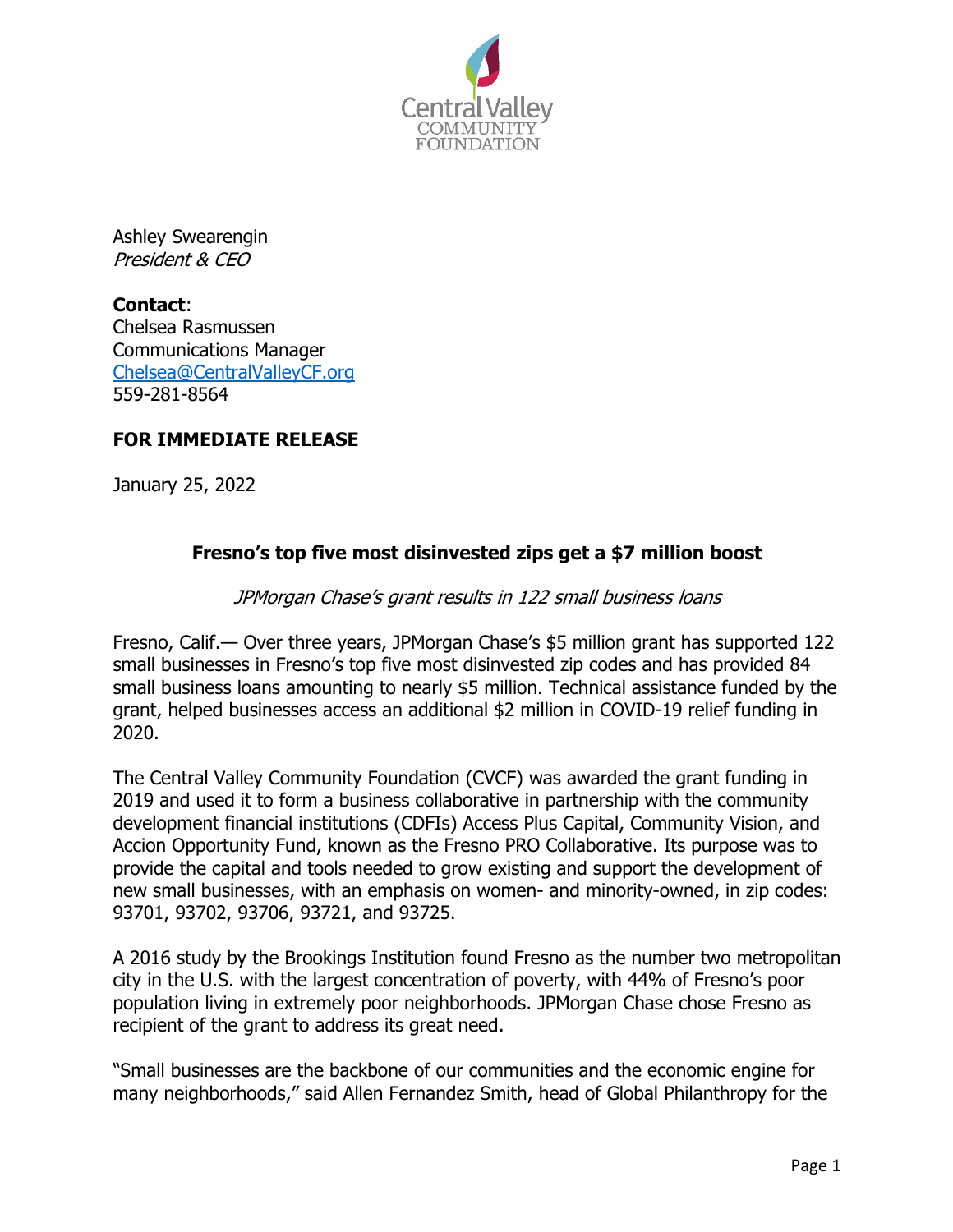West Region at JPMorgan Chase. "By working with the CVCF and local CDFIs investing in Fresno, we are supporting small businesses with better access to much needed capital and helping to alleviate challenges exacerbated by the pandemic, especially for women-and minority-business owners."

At the onset of its work, the Fresno PRO Collaborative found businesses needed help with preparation to meet qualifications to receive loans. The collaborative shifted from financing to providing the guidance and resources needed for businesses to become loan-ready. Additional partners, which included 11 local community benefit organizations (CBOs) and the Fresno Area Hispanic Foundation (which became a CDFI in the process), joined forces to meet the needs of their respective communities through coaching and mentorship. Following some prep-work, businesses then had the opportunity to qualify for microloans (typically less than \$50,000) allowing them to grow in capacity.

"The work of Fresno PRO Collaborative is truly remarkable," stated CVCF CEO Ashley Swearengin. "We quickly pivoted to best accommodate the needs of businesses in these communities. Our partners pulled together with unwavering dedication to empower neighborhood businesses in these areas. Since Fresno ranks 59th out of 59\* in California when measuring economic and racial disparity, it's crucial we continue to embrace the entrepreneurial goals of women and minorities." (\**Measuring Inclusion in America's* Cities, Urban Institute)

The community partners acted quickly as businesses faced tremendous pandemicinduced hardships in 2020. Fresno PRO assisted small businesses owned by low to moderate income residents with COVID-19 relief funding and helped businesses apply to the Paycheck Protection Program (PPP), as well as for Economic Injury Disaster Loans (EIDL) offered by the Small Business Administration. Through these efforts it helped small businesses in Fresno collectively access more than \$2 million in 2020.

"I had been turned down countless times over the past two and a half years, and my own bank was unresponsive to my initial inquiries regarding funding information, so I was very frustrated," Psychologist and owner of Allay Mental Health Services, Dr. Reshale Thomas said. "When COVID-19 emerged, our ability to provide telehealth services made us a preferred provider. In addition, we began seeing a surge of African American/Black clients who were looking for a provider based on cultural matching. The loan from Access Plus Capital allowed me to hire two staff members."

Due to Fresno PRO Collaborative's success over the past three years with the support of the JPMorgan Chase's grant, it will continue its work in the five zip codes and beyond with its new name "Funding Fresno."

"The success of Funding Fresno is Fresno's public declaration that this collaborative is not in competition with one another, but that we are all unified in our mission to